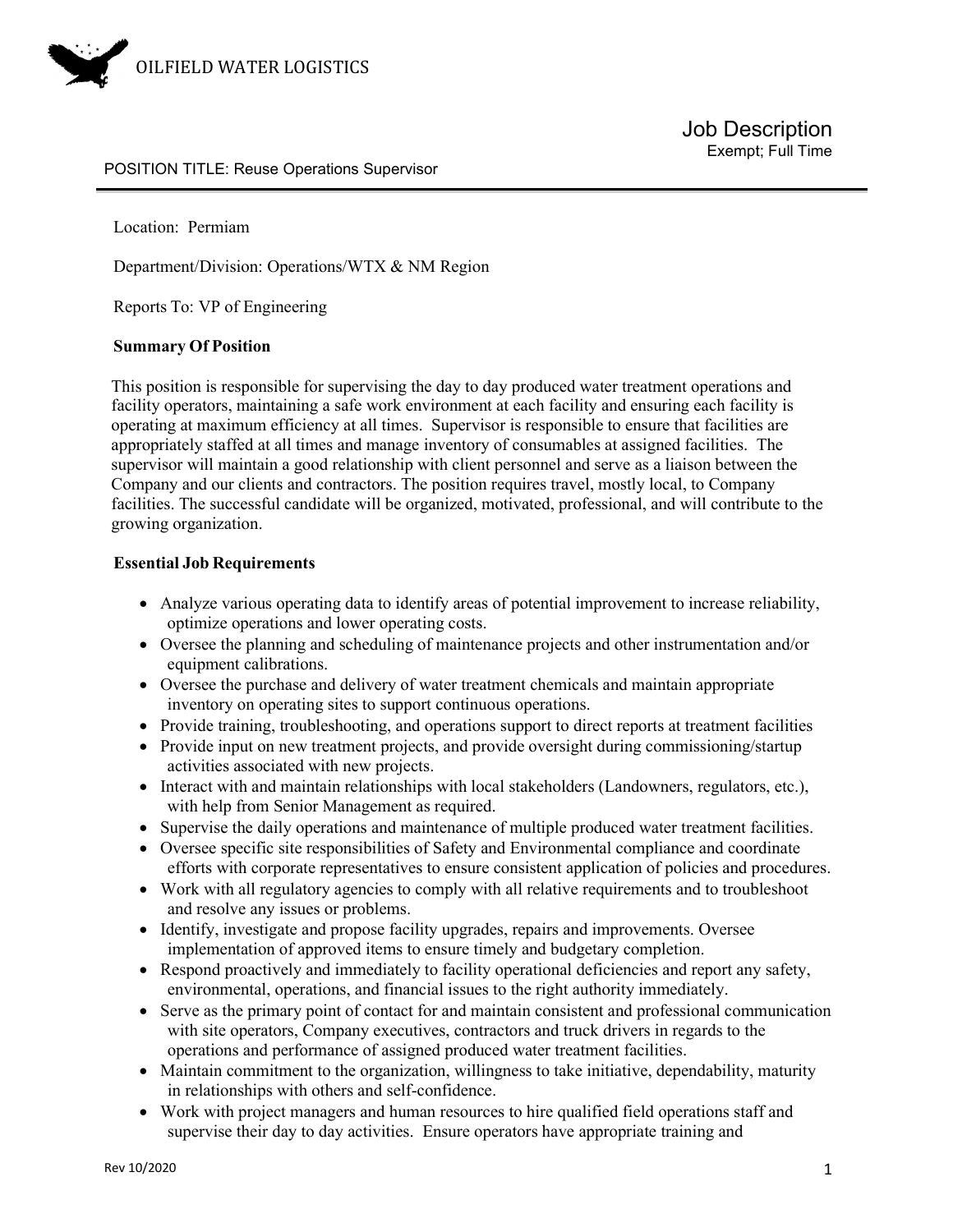

certifications for the sites they are assigned.

- To work with all regulatory agencies (RRC, OCD, BLM, EPA local agencies, etc.) to comply with all relative requirements and to troubleshoot and resolve any issues or problems.
- Work with other departments to other departments to help solve water quality/treatment issues that arise outside of treatment facilities
- Will work with other managers and supervisors to achieve and support their goals.
- Perform other related duties as assigned
- Some travel is required (mostly local between WTX and NM).

## PROJECT MANAGEMENT SKILLS:

- Oversee project team of both internal and external resources
- Maintain appropriate inventory of treatment facility consumables

## **RequiredEducation**

High school diploma

## **RequiredExperience**

Minimum 3-5 years' experience in oil  $\&$  gas field operations, specifically produced water treatment and reuse operations, is preferred.

Thorough knowledge of produced water treatment processes (oil skimming, DAFs, clarifiers, filtration, hydraulics, filter presses) and associated waste streams and hazards

Thorough understanding of safety procedures such as lockout/tagout, H2S, chemical compatibility and safety, and confined space procedures.

## **Required Skills**

Effective oral and written communication skills.

Effective problem solving skills. Able to ask the right questions. Understands his/her audience and how to focus on their perceived benefits and interests.

Strong leadership skills including conflict resolution, real-time decision-making, high performance expectations and the ability to manage other employees.

Competent computer skills including MS Word and Excel

## **Physical Requirements**

Climbing/Stooping/Kneeling – Must be able to stoop and kneel for short periods of time. Must be able to climb latters and walk on catwalks at working heights of up to 50 feet in the air.

Lifting – Must be able to lift at a minimum 60 pounds.

Standing/Walking/Mobility – Must be able to stand to operate field machinery and walk and at times sit for long periods of time.

Must hold a valid Driver's License and be insurable per company insurance carrier.